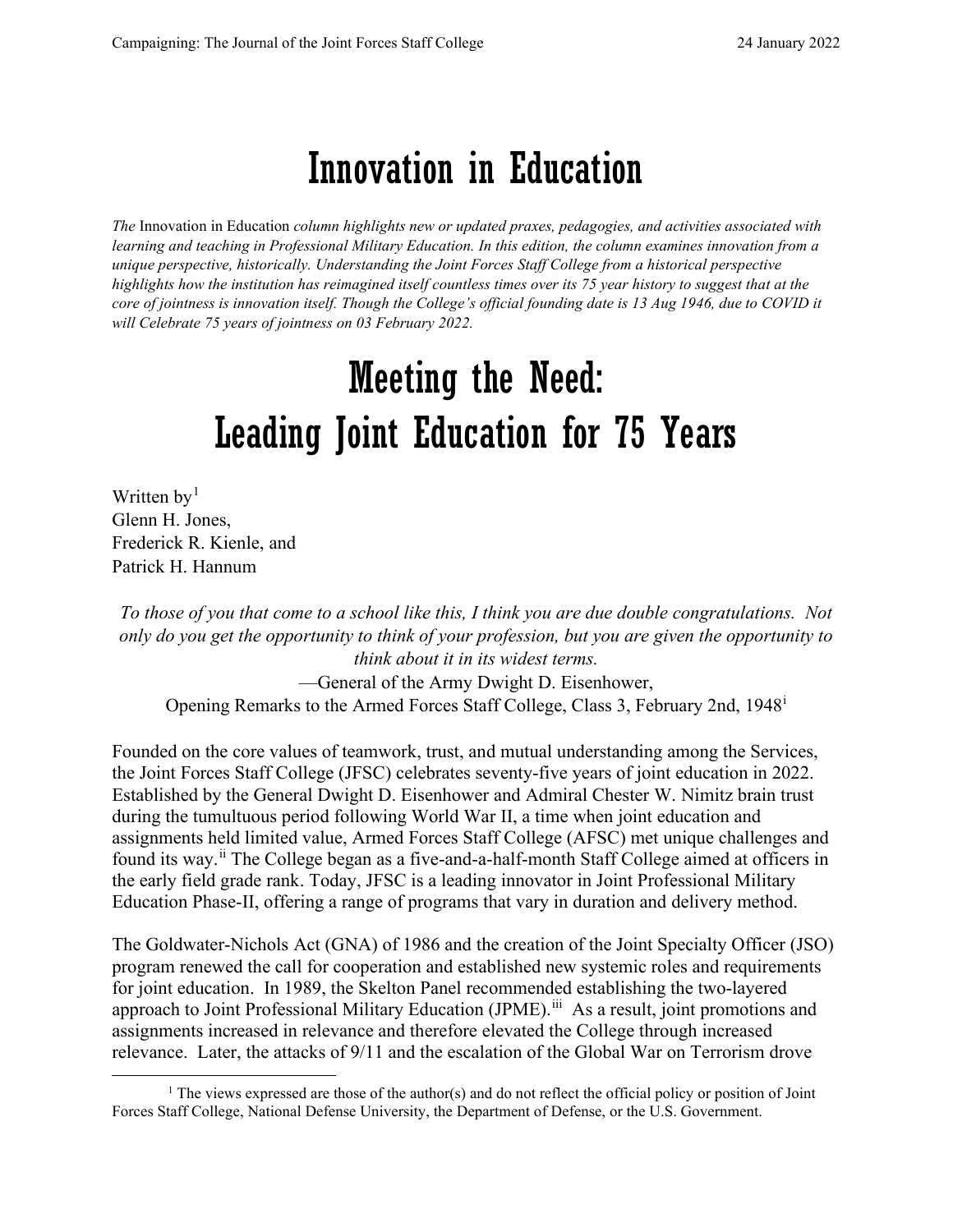increases in the size of the force, which caused an increased demand for JPME-II graduates who could operate jointly with unity of effort.

In 2005, to address what had become the persistent challenge of teaching the right student at the right time, JFSC converted three twelve-week courses to four, ten-week courses, providing greater scheduling opportunities for its one thousand twenty-five students annually. Simultaneously, JFSC launched the Joint Advanced Warfighting School (JAWS), which leveraged senior faculty positions to create the first-ever joint War College focused on the Operational Level of War. Today, in its seventy-fifth year, JFSC offers multiple methods to attain JPME-II credentials, produces over fifty percent of the annual JPME-II graduates, and remains the only college offering JPME-II to Major/Lieutenant Commanders enroute to their first joint assignment.<sup>[iv](#page-10-3)</sup> JFSC continues to lead in teaching emerging joint doctrine and solidifying an authentic joint culture.



*Figure 1: Image of the Joint Forces Staff College 75th Anniversary coin frontside. Coin designed by YN2(SW) Wendi Settle.*

## **Identifying the Need: 1946-1950**

*There is a need for a school which will conduct short courses of approximately five months duration in joint staff technique and procedure in theaters and joint overseas operations* —General Eisenhower, A Memorandum to Admiral Nimitz, April  $17<sup>th</sup>$ ,  $1946$ <sup>y</sup>

Before the Second World War, the United States military operated under the concept of "mutual cooperation."[vi](#page-10-5) The Department of War and Department of the Navy competed for resources and relevance. Service parochialism existed at its zenith. The wartime industrial, societal, and military mobilization following the attack on Pearl Harbor necessitated a shift to Unified Action,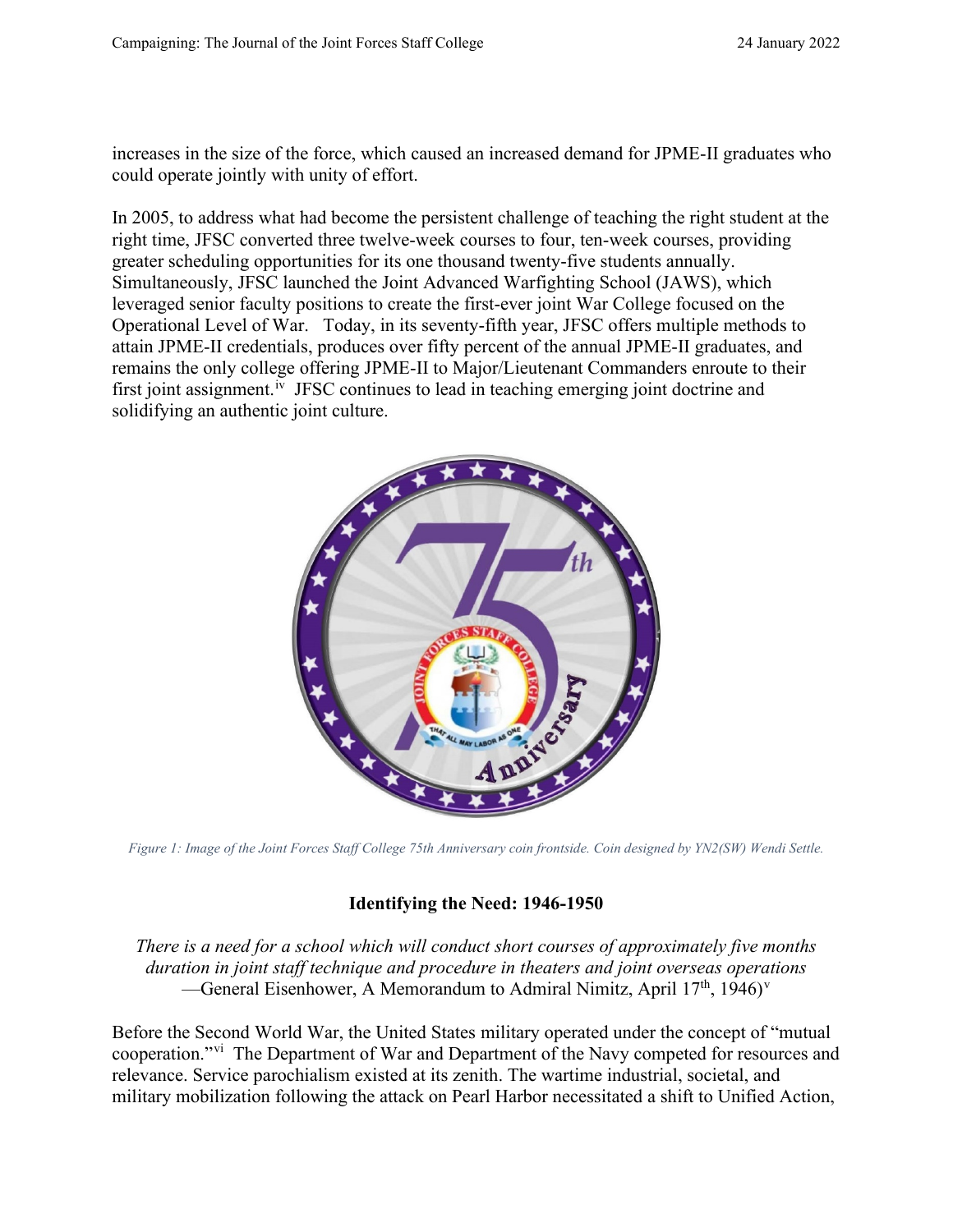leading to integrated joint operations on a scale never imagined.<sup>[vii](#page-11-0)</sup> Through wartime necessity, and at the staggering cost of lives in global conflict, the Services developed joint and multinational procedures. General Eisenhower and Admiral Nimitz sought the preservation and advancement of the hard-earned processes and procedures while considering the advances essential to maintaining the nation's military edge.

The emergence of the post-World War II Soviet Union fostered uncertainty, and The Joint Committee on the Investigation of the Pearl Harbor Attack delivered their findings on June 20th, 1946.<sup>[viii](#page-11-1)</sup> The committee identified significant governmental, structural, and joint leadership shortfalls contributing to the Pearl Harbor disaster five years prior. The National Security Act of 1947, enacted on September  $18<sup>th</sup>$  of the same year, addressed the historic and growing concerns by creating the National Defense Establishment, the Central Intelligence Agency, and the United States Air Force. As such, AFSC Class Number One existed precariously on the cutting edge of joint warfighting, between the recent past and emerging future.

Meanwhile, juxtaposed against the urgency to capture the lessons of WWII were the calls for rapid, immediate demobilization. In late 1945, more than four million men and women, over half the Army, separated from the service. To address the mass exodus, in January 1946, fifty officers chosen for their combat experience in World War II formed the Joint Operations Review Board with a charter that directed "formulating recommendations for changes in existing procedures in the light of combat experience and of current developments in modern weapons." Essentially, in the haste to demobilize, as a war-weary nation sought to return to peace and life at home, leaders struggled to preserve the lessons learned from the war. While working to chart a course for the future, military leaders instead dealt with constabulary duties, rioting servicemembers, and intense pressure from civil leadership to quickly draw down the wartime military. The Services still tended to protect service budget priorities, often resulting in a return to the ineffective doctrine of cooperation. Seeing this, General Eisenhower and Admiral Nimitz fully embraced joint integration. Their premier goal was to develop a post-war military education system.

The Army-Navy Staff College (ANSCOL) had been established in 1943 to meet the emergent wartime need to *train* officers on joint operations, emphasizing airborne and amphibious assault. ANSCOL's most significant contribution emerged after Victory Over Japan (VJ) Day in developing "A General Plan for Post War Joint Education of the Armed Forces," which ultimately established the Industrial College of the Armed Forces (ICAF) and AFSC.<sup>[x](#page-11-3)</sup> During the post-war period, through correspondence, General Eisenhower and Admiral Nimitz agreed on building the AFSC; however, they disagreed on the focus. Eisenhower envisioned a Command and Staff approach for officers at the 12-year level, producing qualified future joint commanders and "key" staff. Nimitz believed the post-war *education* system should separate commanders and staff with war colleges focused on the higher command level. $\frac{x_i}{x_i}$  The Eisenhower-Nimitz tension established an enduring principle of the College: *Acculturation.* Of the four proposed founding principles, Nimitz agreed only "To foster mutual confidence and understanding among officers of the Army, Navy, and Air Force."<sup>xii</sup> Eisenhower eventually succeeded in shaping the scope of instruction to include "study of the organization, composition, and functions of theaters and major joint task forces and responsibilities (strategic, tactical, and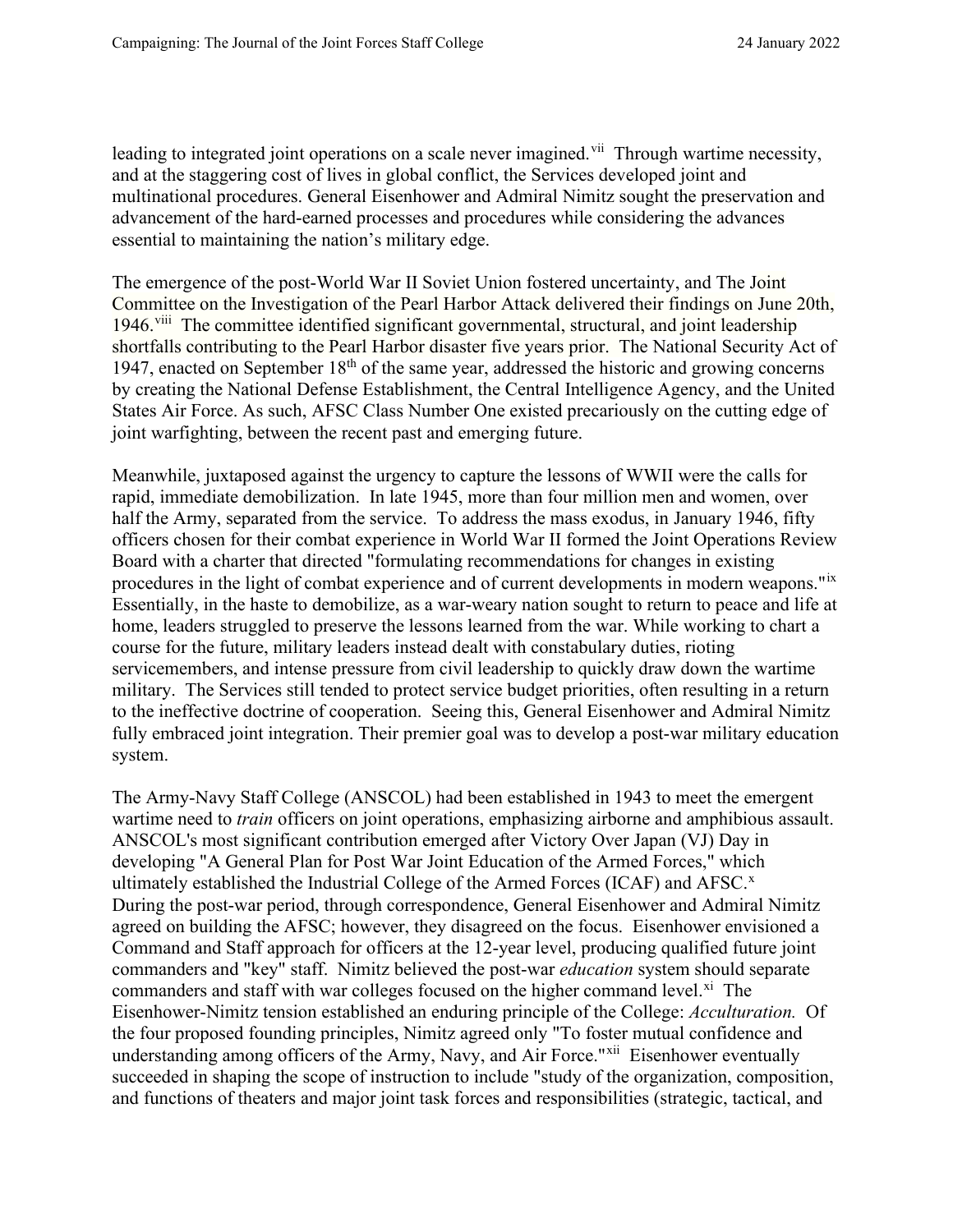logistical) of commanders thereof."<sup>xiii</sup> Through their interactions, they identified the core principles of teamwork, trust, and mutual understanding, eventually shaping the College's motto, "*That All May Labor as One*."

Eisenhower and Nimitz believed the AFSC filled the need to develop and share joint and multinational service perspectives "as an exemplification of the truism that there no longer exists any separate land, air, and sea warfare. It is all one."<sup>xiv</sup>

### **The Emergence of an Educational Philosophy: 1950-1986**

*Above everything else, I would place the mutual respect that you have developed for each other here. You've had no marks, you've had no class standings, but what you have gotten here and which I know you will always carry with you with great pride is the reward of knowing that your fellow students have admired and respected you for your opinions that you have expressed here and the work you have done*

—Vice Admiral Harry W. Hill, AFSC Graduation Address, January 22, 1949[xv](#page-11-8)

Inter-Service teamwork at a location where members of all Services and their families could live, work, and play together realized the founding stakeholders' philosophy for the College.<sup>[xvi](#page-11-9)</sup> The founding philosophy promoted higher education to improve students' "habits of thought" and discourage a rote training mentality.<sup>[xvii](#page-11-10)</sup> The philosophy was transformational for its time. A military institution that embraced teamwork between Services and abandoned the idea of individual grades in favor of a team evaluation proved simultaneously radical and effective. Accordingly, an environment emerged in which teamwork overshadowed individual achievement. The core of this philosophy noted: "Individual achie[v](#page-11-11)ement grades are not given, and there is no ceremonial recognition of outstanding students."<sup>xviii</sup> Simply put, an institution that valued individual grades, distinguished graduate awards, and personal achievement over teamwork proved counterproductive. The adverse effects of individual competition in a course founded on teamwork were so profound that the recorded Distinguished Graduate Program's trial run ended abruptly.<sup>xix</sup> The College returned to an Exceeds/Meets Standards approach, abandoning grading on a standard college scale. $^{xx}$  It became difficult, ineffective, and counterintuitive to compare students from different educational backgrounds and experience levels. Rather, including diverse perspectives, experiences, and backgrounds produced improved operational concepts. Much of the early curriculum's focus on building off the student experiences from WWII led much to be desired in terms of helping students implement their newfound acculturation after graduation.

Working as joint staffs and solving complex joint problems at the operational-strategic nexus, students became experts at planning and executing joint, combined, and interagency operations. Their expertise filled a need. From mutual respect, teamwork, and understanding emerged the concept of freedom of discussion and an emphasis on student attitude and perspective.<sup>[xxi](#page-11-14)</sup> Free and open discourse (academic freedom), combined with a joint philosophy, helped acculturate students and defend against service parochialism.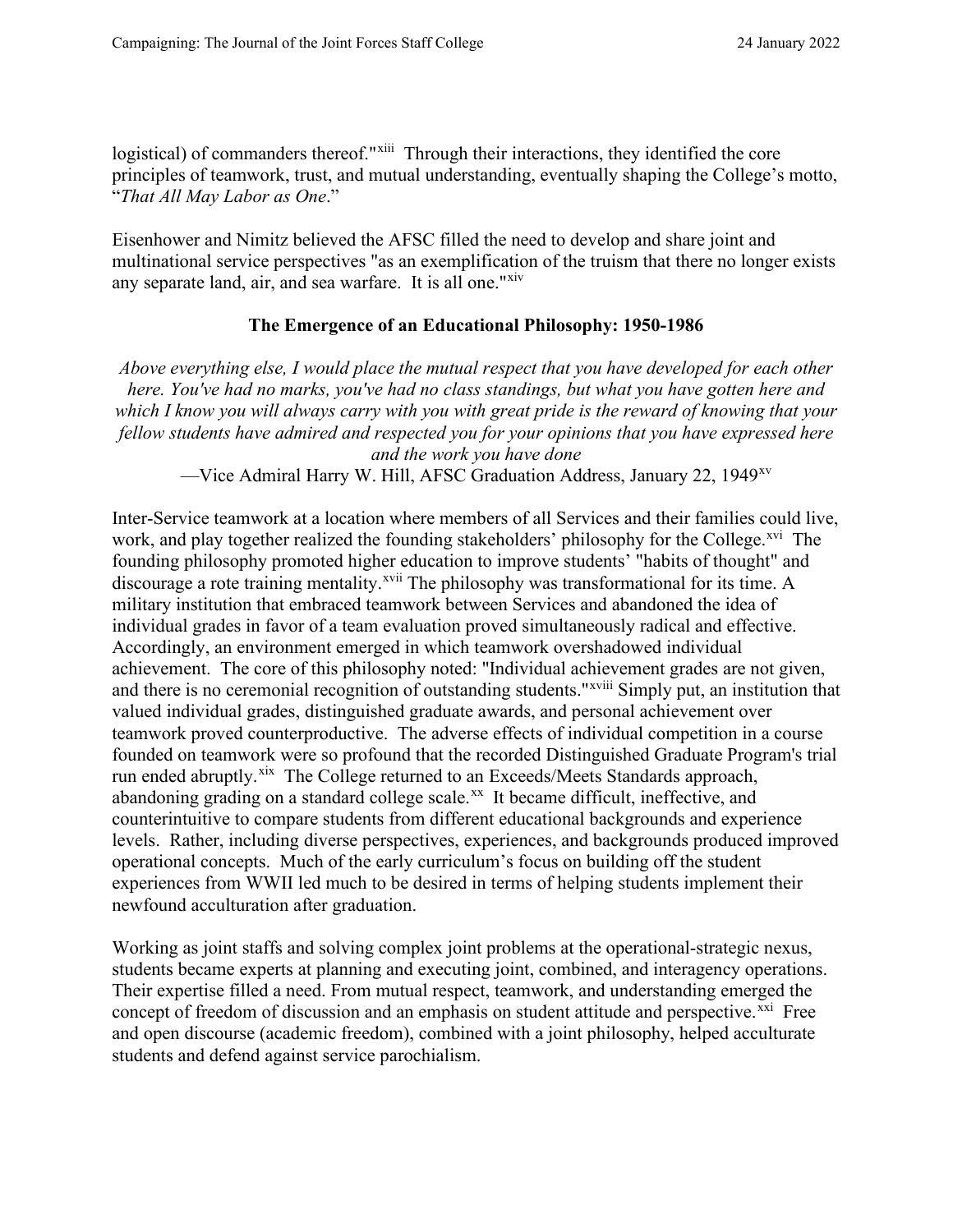Services enrolled students in initial AFSC classes based on their World War II combat experience. The first classes enrolled practitioners, and the students had generally not been afforded opportunities in higher education through peacetime staff colleges. Some were high school graduates with limited higher education. The degree of education tempered the initial seminars and framed the first College mission statement: "Train selected officers of the Armed Forces in Joint Operations."<sup>[xxii](#page-11-15)</sup> The initial curriculum and student body focused on the commonly referred to as the Purple Book.<sup>xxiii</sup> experiential aspects of planning and less on the academic and intellectual underpinnings. The Joint Overseas Review Board codified their conclusions with the publication of the "Joint Overseas Operations," the precursor to the J[FS](#page-11-16)C Joint Staff Officer's Guide, or what is more



*Figure 2: Image of the Joint Forces Staff College 75th Anniversary coin backside. Coin designed by YN2(SW) Wendi Settle.*

## **Continuing Trends and Tensions**

Over the coming decades, informed by world events, the core curriculum evolved. The influence of the Cold War, Korea, Vietnam, and a changing student body led to adaptations in scope, delivery, and student body. As the composition of the student body changed, the College philosophy adapted towards education and exploration from the tradition of training on specific doctrinal tenets. JFSC adapted to meet the changing needs of the 20<sup>th</sup> century. Students learned to become skilled joint leaders, world-class problem-solvers, and highly proficient joint planners.

By the 25<sup>th</sup> Anniversary, the AFSC's curriculum evolved to include education in joint/combined operational planning by focusing on students' critical thinking skills. Joint doctrine remained, as today, at the core of the curriculum—a balanced artistry of academic freedom with doctrinal requirements. As the College recognized that doctrine is sometimes inadequate for solving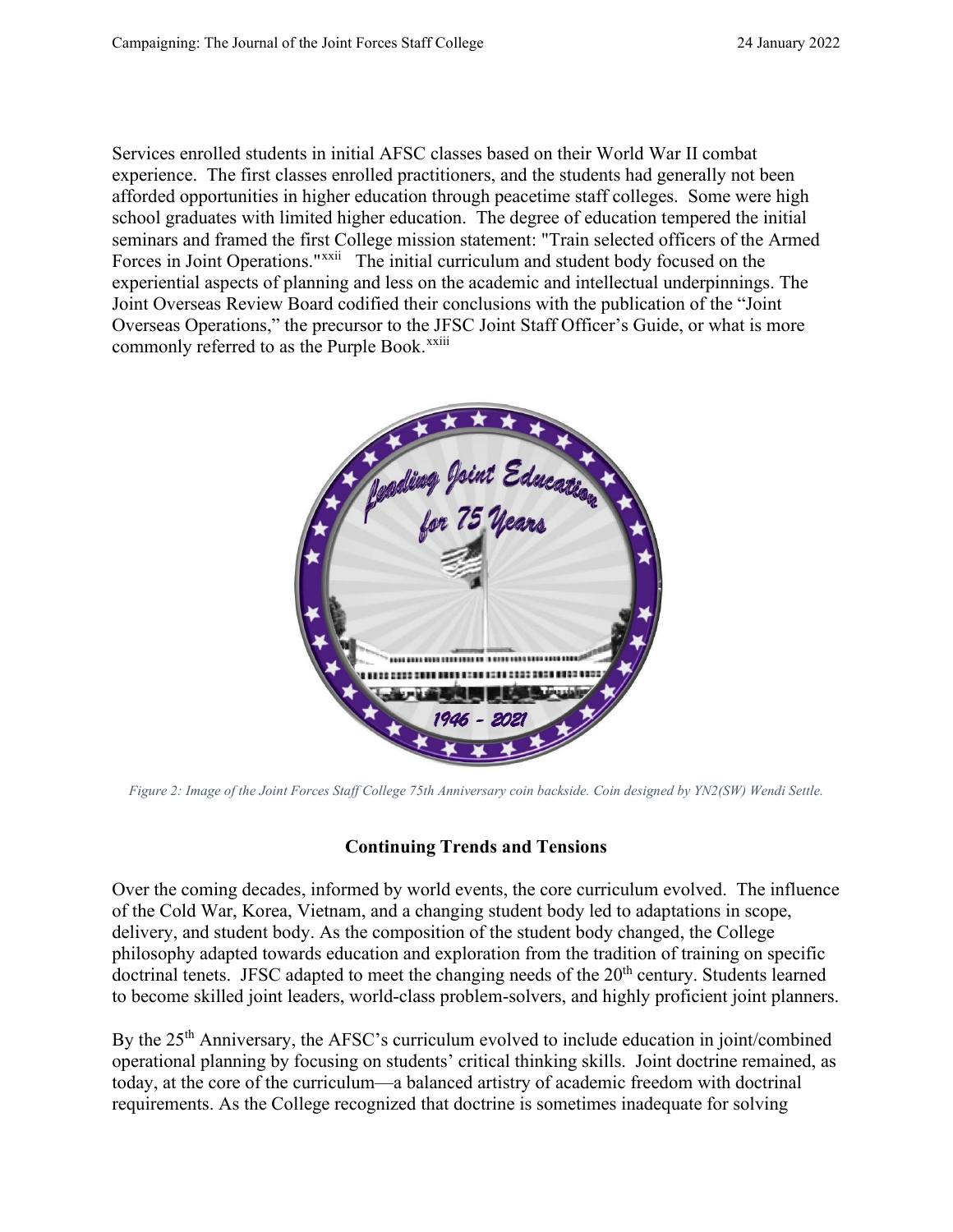complex problems, the curriculum evolved to foster intellectual freedom, lasting friendships, and teamwork among Services.<sup>[xxiv](#page-11-17)</sup> Despite continuing pressures to focus singularly on individual academic development, the emphasis on building trust, understanding, and camaraderie across Services remains paramount to achieving acculturation.

The original student body, with its experiences of WWII, expanded to include a blended practitioner, post-WWII students who had military expertise grounded in broader academic concepts of war. Though the statistics are incomplete, in 1951, only 60% of AFSC students possessed an undergraduate degree. By 1968, the percentage had risen to 90%, with 20% possessing graduate degrees.<sup>[xxv](#page-11-18)</sup> By 1972 the ratios had increased again to 92% of students numbersincreased to 95% with undergraduate degrees and 55% holding graduate degrees.<sup>xxvii</sup> possessing undergraduate degrees and  $42\%$  maintaining graduate degrees.<sup> $xxvi$ </sup> By 1976, the Now, in the 75<sup>th</sup> year of JFSC, an undergraduate degree is a prerequisite for attendance, with an estimated 93% of attendees having at least one graduate degree.

The problem of gaining the right student at the right time plagued the AFSC from its earliest days. Service approaches have varied for determining attendance, and at times the Services have diminished the value of a joint education compared to Service education. As Services expanded their Command and Staff and War Colleges, encroachment on the joint curriculum by Service Colleges created uncertainty. The tension limited College attendance at various periods as officers attended Service College in lieu of JFSC. Notably, the practice led to courses with no Army Staff College graduates during parts of the 1960s. At other points, the Air Force considered the five-and-a[-](#page-11-21)half-month course a "consolation prize" for officers not selected for senior-level colleges.<sup>xxviii</sup>

While the Army and Air Force proved recalcitrant in their student selections, the Navy proved the most difficult. During the 1950s, the Navy sent officers with significant "at sea" time but limited military education, to the College. Naval Officers were often not considered solid contributors to seminars and resisted attempts at acculturation. The trend led to the study titled, "Rank and Experience of Naval Students," in 1957. The study concluded that the "Navy's policy of selecting naval students if continued, would eventually be detrimental to the accomplishment of the Staff College mission."<sup>[xxix](#page-11-22)</sup> Later, The Naval Officer Professional Study Group concluded that the Navy treated JPME as something "nice to have" and placed little value on joint education.<sup>[xxx](#page-11-23)</sup>

All too often, jointness was undermined in favor of Service priorities, which led to a weakening of the growing joint force. It negatively impacted JFSC graduates, curriculum design, delivery, and assignment opportunities for faculty and students. The imbalance of experience, education, and application of Service values became detrimental to officers accepting joint assignments. Persistent Service parochialism undermined the progress and values of Eisenhower and Nimitz and risked reverting to the problems of the past. Today, service manning and student throughput reflect a noticeable return to the earlier devaluing of joint education. Changes to joint tour lengths have driven Combatant Commands to conclude they can no longer spare the students for their joint education. Congressional legal intervention, by creating legal standards and requirements, has proved most effective and resilient to countering service parochialism.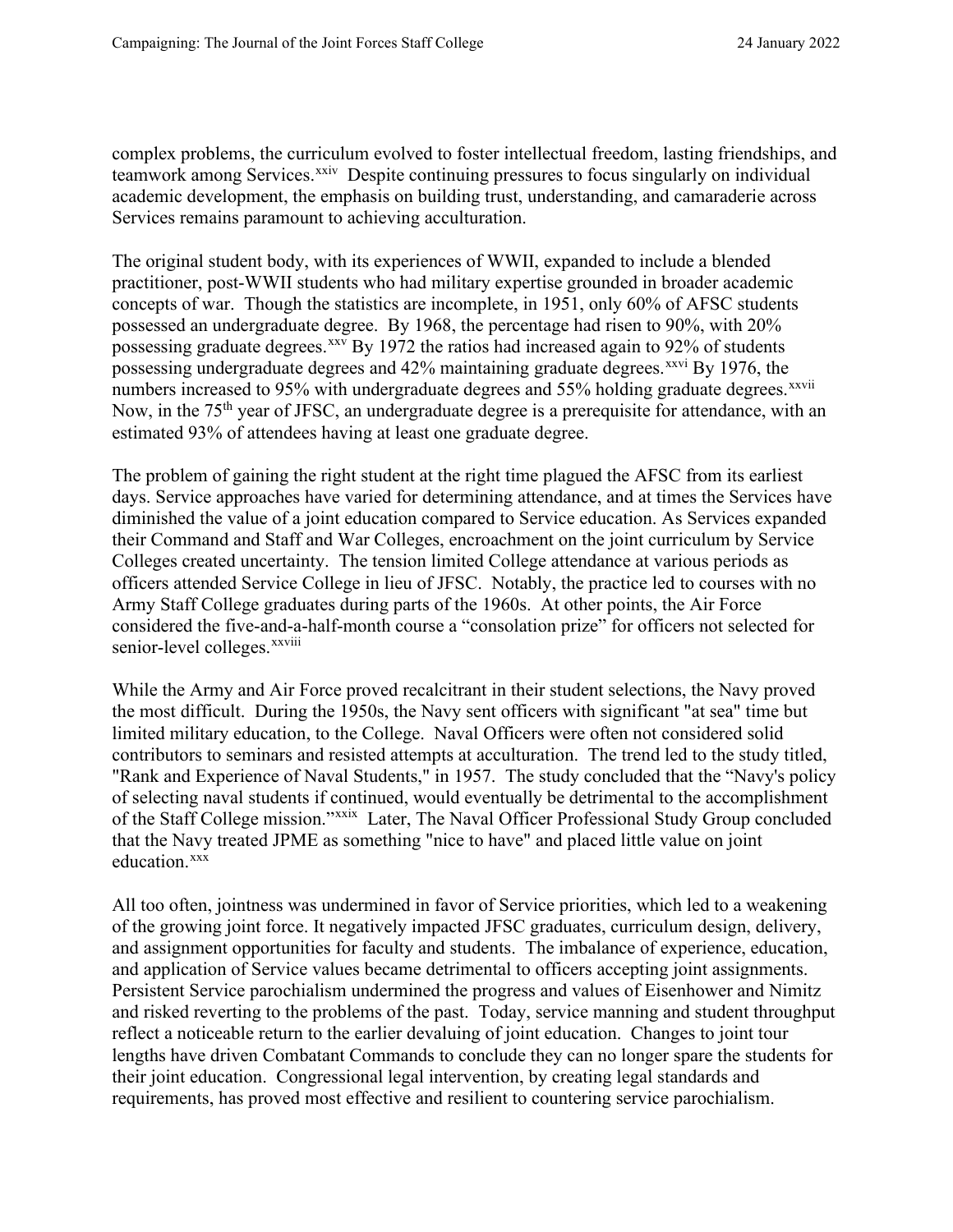#### **Department of Defense Reorganization Act of 1986**

*Joint education includes what the Armed Forces Staff College terms "affective learning": the mutual understanding and rapport that develops when students from all services study in mixed seminars and share the ideas, values, and traditions of their services when they solve joint military problems together, and when pre-conceived notions about the nature of and solution to problems of warfare, learned in service training and education, are challenged daily. In mixed seminars, a student who attempts to impose his service bias on the discussion will immediately be challenged.* —Report of the Panel on Military Education, April 21, 1989*[xxxi](#page-11-24)*

The period from 1946-1986 revealed repeated shortfalls and failures regarding joint integration. With the U.S. withdrawal from Vietnam, the Fall of the Shah of Iran, the Soviet Invasion of Afghanistan, and troubled operations such as the Mayaguez Incident, Desert One, and Operation Urgent Fury, the integration of the joint force once again emerged at the forefront of national security issues. The National Security Act of 1947 and subsequent revisions had not forced an environment of effective joint integration, which resulted in the hard-fought enactment of the Department of Defense Reorganization Act of 1986, more commonly known as the Goldwater-Nichols Act (GNA). GNA imposed significant changes on the DoD. The most significant change relevant to AFSC, then approachin[g](#page-11-25) its  $40<sup>th</sup>$  anniversary, regarded new legal requirements for "joint officer personnel policy."<sup>xxxii</sup>

By creating requirements for Joint Specialty Officers (JSO) and developing a specific career path for them, GNA eliminated structural bias against JSOs seeking career advancement and promotion. The GNA requirement for a Joint Professional Military Education Phase II course resolved the challenges of student selection for JFSC. Designated prerequisites and a mandated class size and composition attempted to ensure the Services placed students enroute to joint assignments. GNA established a unique 1/3 service mix requirement for joint education and prerequisites that held the Services accountable for sending the right student at the right time.<sup>xxxiii</sup> Four years later, 1990, marked a significant transition from the five-and-a-half-month course students and families attended in a permane[nt](#page-12-0) change of station (PCS) status to the now truncated temporary duty (TDY) course.<sup>xxxiv</sup> Gone were family support groups, Cub Scouts, Brownies, Little League, and a vast assortment of activities to build camaraderie across the joint "families." Intramural sports, social activities, seminar photos, and joint planning and operations remained.[xxxv](#page-12-1) The emphasis on jointness enhanced teamwork, attitudes, and, ironically—family, through acculturation and shared experiences. Engendering trust, cooperation, and understanding, while receiving a rigorous joint education remained a cornerstone of the College experience despite the dramatic reduction in course length.

The transition to a TDY school with a much shorter course increased student throughput but created significant turmoil. From August 1990-November 1993, GNA established the course at nine weeks for junior field grade officers and launched a five-week senior course for O6s. In 1994, Title 10 United States Code (U.S.C.) re-established the course length to 12 weeks. Over the next ten years, JFSC refined the delivery of the 12-week Intermediate and Senior program. 1999 marked completion of the construction of Okinawa Hall, which housed a new library and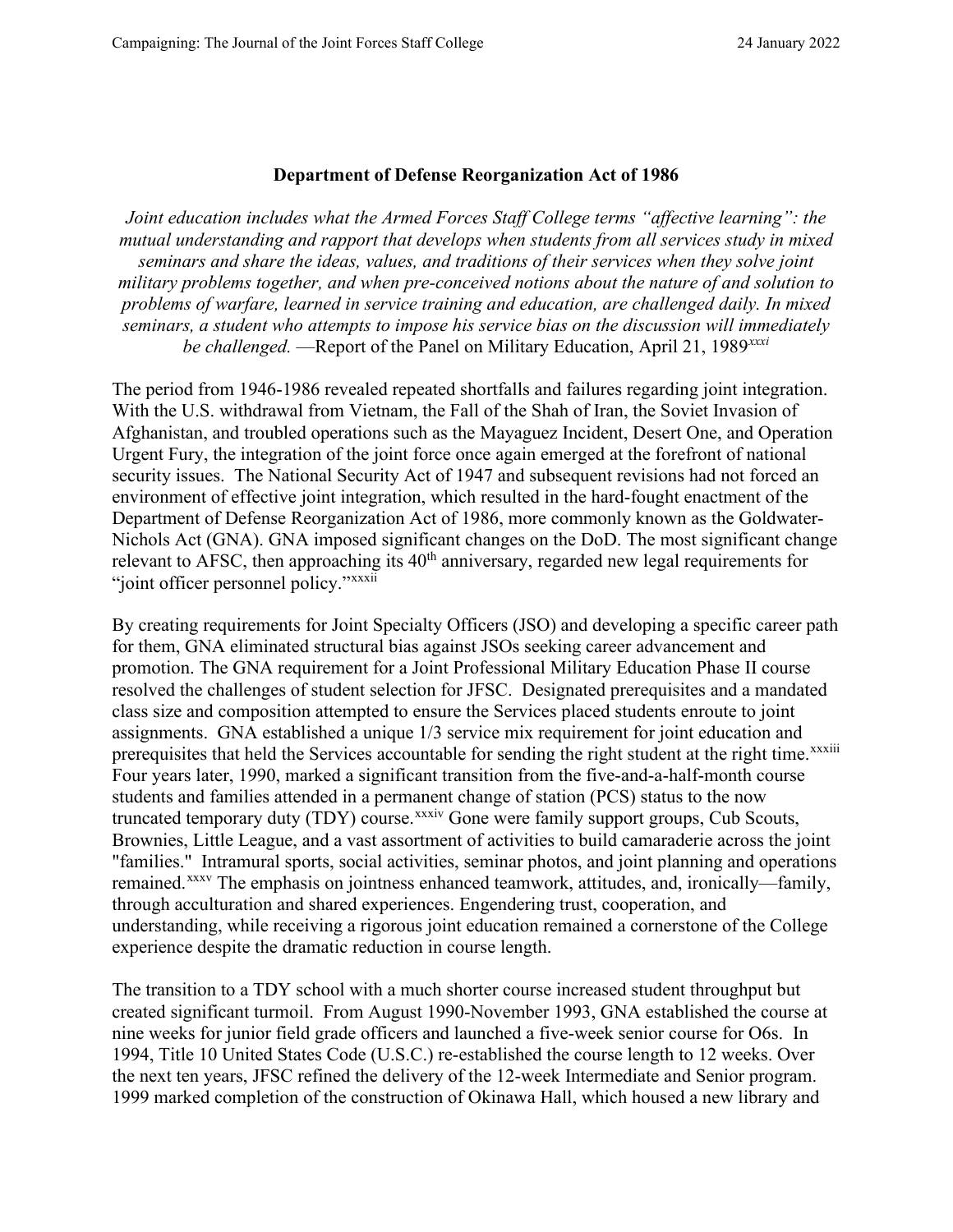wargaming suites. In 2000, the National Defense Authorization Act (NDAA) redesignated AFSC as the Joint Forces Staff College (JFSC). The curricular revisions and the facility developments marked a significant moment largely attributable to the oversight of the House Armed Service Committee and the support of Congressman Ike Skelton. Under their auspices, JPME strengthened the joint force.

## **The 21st Century**

*The first essential of an efficient training system is a strong corps of highly qualified Regular officers. Such a body must attain the professional ability to analyze and interpret the lessons of history and evaluate them in the light of present and constantly changing conditions. From these, it must develop correct principles, methods, and technique applying to every phase [o](#page-12-2)f the military art* —General Douglas MacArthur, Report to the Secretary of War, 1933<sup>xxxvi</sup>

By the beginning of the  $21<sup>st</sup>$  Century, stability appeared to have returned to the now re-designated Joint Forces Staff College.<sup>xxxvii</sup> [Y](#page-12-3)et, the terrorist attacks of September 11<sup>th</sup>, 2001, hundredgraduates annually through an Intermediate and Senior twelve-week program. XXXViii As annually.<sup>xxxix</sup> increased the need for graduates. After 9/11, the Joint and Combined Staff Officer School (JCSOS) and Joint and Combined Warfighting School (JCWS) produced approximately eight the Global War on Terrorism grew in intensity and the force increased in size, demand grew proportionally for JPME-II graduates. To meet the demand, in 2005, based on the 2004 NDAA, JCWS conve[r](#page-12-5)ted to four ten-week courses, which increased output to over one thousand students

Then, with the establishment of the Joint, Continuing, and Distance Education School (JCDES), the College transformation intensified. The 1999 NDAA had called for establishing a JPME-II equivalent course for the Reserve Community. JFSC developed the Advance Joint Professional Military Education (AJPME) course integrating online instruction (asynchronous and synchronous) and face-to-face modules to provide a JPME-II equivalent experience. Initially developed for part-time Reservists and National Guard, the School filled a need identified back in 1959 by Vice Admiral Charles Wellborn, then Commandant. JFSC established the Reserve Officer's Orientation Course (ROOC), integrating reserve officers into the National Security instruction of the course.<sup>[xl](#page-12-6)</sup> The ROOC continued until the development of the 12-week JPME-II course. The ROOC course eventually ended, but to fulfill the need of teaching reserve officers, reserve student enrollment was directed into AJPME or what is now known as JCWS-Hybrid.

JCDES also included the Senior Enlisted Joint Professional Military Education (SEJPME) Course. SEJPME was initially a 40-hour online course introducing Senior Enlisted (E-7 to E-9) to joint principles and doctrine. The program evolved to a Phase I and II course and migrated to Joint Knowledge Online in 2015. Concurrently, the Senior Enlisted Advisor to the Chairman of the Joint Chiefs of Staff reinvigorated an initiative to bring Senior Noncommissioned Officers into JCWS. JCWS has historically been an officer-oriented course, and there is no JPME-II requirement for NCOs. However, the initiative has met little resistance and enriches seminar dynamics. Since 2016, fifty-two Senior NCOs have participated in JCWS with continued success.<sup>[xli](#page-12-7)</sup>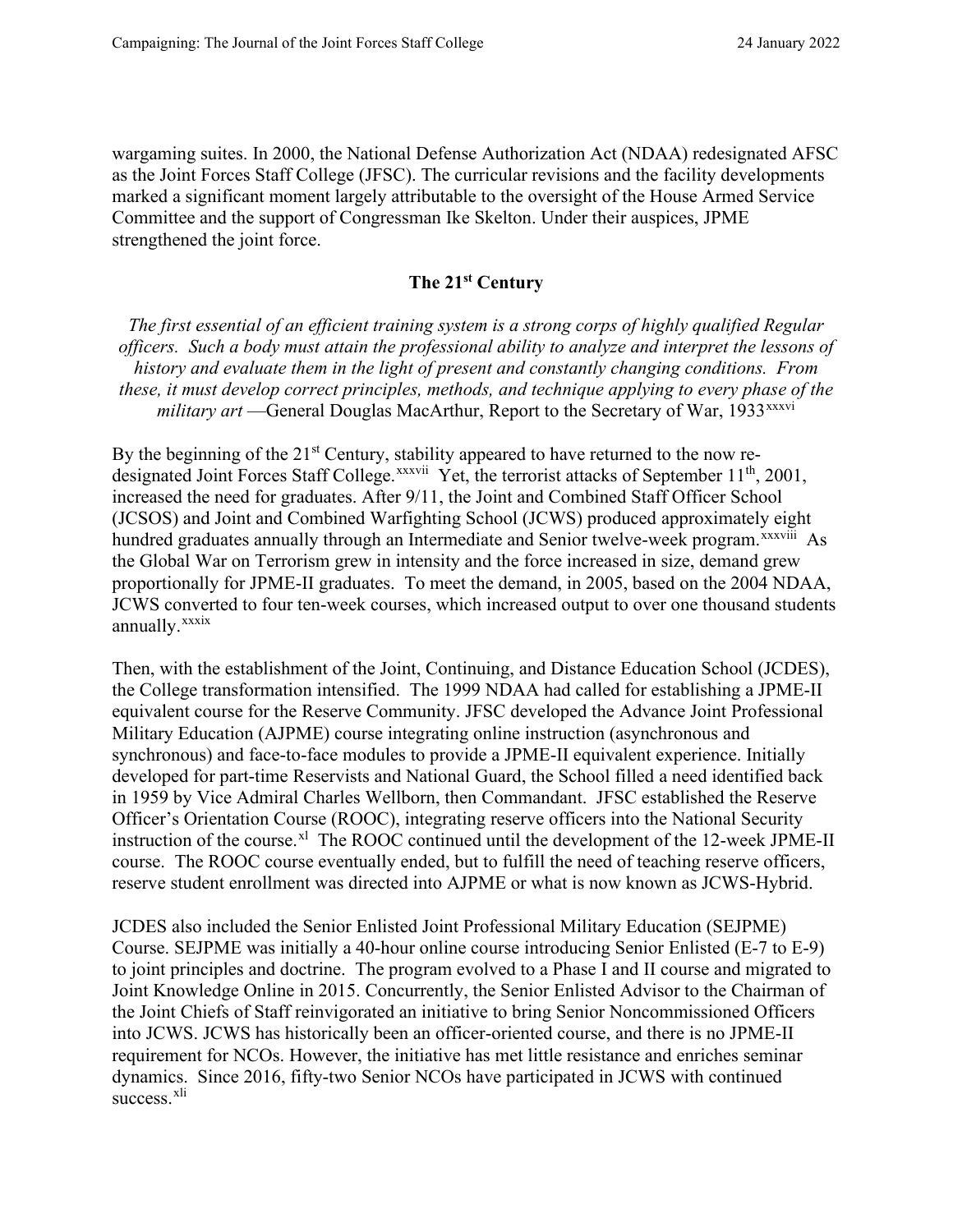The Joint and Combined Warfighting School-Resident is tied most directly to the development and time-honored outcomes of the JFSC in line with Eisenhower's and Nimitz's original concept. The school emerged as the largest producer of JPME-II graduates in the Department of Defense through a series of innovations. The Resident Course delivers four ten-week courses annually and is the "brick and mortar" course founded in Title 10 U.S.C. JCWS is considered the "gold standard" for JPME II graduates and joint qualified officers.

Allowing servicemembers to TDY to Norfolk proved inconvenient to CCMDs during the high operational tempo that defined the decades of the Global War on Terror. To lessen the TDY impact of servicemembers and ensure joint staffs received joint education amidst the continuous deployments during the Decade of War, JFSC initiated the Satellite delivery method. The Satellite delivery method entailed sending teaching teams to Combatant Command Headquarters and the National Capital Region to conduct classes at the student's current duty assignment location. Conducted in parallel with resident deliveries, the satellites take advantage of local guest speakers, senior fellows, and teleconferencing to deliver a near-identical resident experience at the student's home station. One significant change is that the Combatant Command determines the seminar composition instead of the Services, aligning the satellite courses more directly to the needs of the Command. The Satellite Program continues the tradition of the Joint Planning and Orientation Course (JPOC) that exported courses directly to the point of need and exposed faculty to the operations of Combatant Command and select joint staffs.<sup>[xlii](#page-12-8)</sup>

Joint Command, Control, and Information Operations School (JC2IOS) provide significant support to the joint force through tailored, shorter designated, Joint Point Certified courses in Joint Command and Control, Information Operations, and Intelligence. <sup>xliii</sup> [J](#page-12-9)C2IOS traces its lineage to the Joint Command, Control, and Communications Staff Officer Course (JC3SOC) of 1977, designed to expand education for mid-grade officers on command, control, and communications concepts.<sup>xliv</sup> Additional courses from JC3SOC included the Joint Electronic Warfare Staff Officer Course (JEWSOC) and expanded to include Information Operations functions. A significant benefit remains the opportunity to integrate into the core JPME-II programs the specialized and emerging functions of Information Operations, Cyberspace, Space, Military Deception, and Operations Security in an era of strategic competition.

The initial idea for the Joint Advanced Warfighting School appeared in an article by Ike Skelton in a 1992 issue of the *Military Review*, though some suggest the seed of the idea originated in 1989 House Armed Services Committee discussions. In the *Military Review* article, Skelton suggests that "one idea that merits serious study is the establishment of a Joint SAMS course under the auspices of the AFSC."<sup>[xlv](#page-12-11)</sup> The idea seemingly disappeared for another decade until the school."<sup>xlvii</sup> Rumsfeld replied enthusiastically, suggesting, "it could be a terrific thing."<sup>xlviii</sup> 2002, when the Director of the Office of Net Assessment, Andrew Marshall, sent a memo to Secretary of Defense Donald Rumsfeld that outlined the need and proposed the mission of the Joint Advance[d](#page-12-13) Warfighting School.<sup>[xlvi](#page-12-12)</sup> Marshall explicitly stated that "the Chairman should o[w](#page-12-14)n The original proposal, in what would continue the original debate between Eisenhower and Nimitz, even argued for not locating the school in Norfolk at the Joint Forces Staff College.<sup>[xlix](#page-12-15)</sup>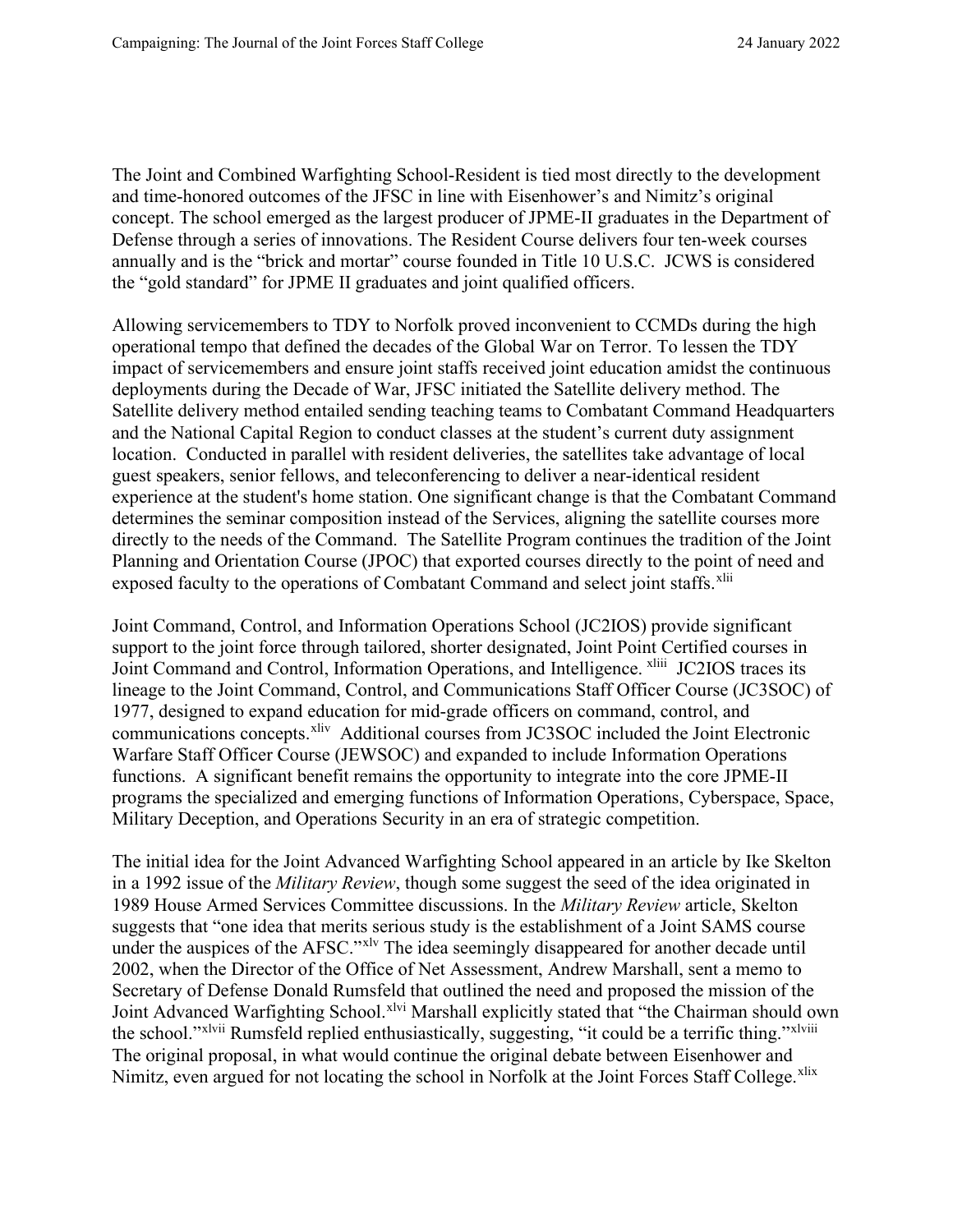Subsequently, in 2004, the CJCS directed that JFSC explore developing and delivering a joint course similar to the Services' rigorous advanced military studies programs. Accordingly, JFSC launched the Joint Advanced Warfighting School (JAWS). JAWS leveraged the senior faculty positions to create the first-ever joint war college focused on the Operational Level of War. The addition of the Joint Advanced Warfighting School (JAWS), with its first graduates in 2005, expanded the JFSC student body. Previously, JFSC had graduated primarily junior O4's to the joint strategist designation; JAWS graduates O5s and O6s, interagency planners, and select international officers. JAWS is a truly unique initiative, offering an exclusive master's degree in Strategy and Joint Campaign Planning, preparing graduates to operate in designated and coded joint planning positions. The demand for JAWS graduates remains very high, as the JAWS curriculum provides an extraordinary depth of education in creating world-class campaign plans.

Most recently, in 2020, JFSC demonstrated its resilience, adaptability, and teamwork when challenged by COVID-19. Required by law to conduct the JFSC resident program in not less than ten weeks, JCWS transitioned to a virtual course. It was taught synchronously but leveraged the lessons from the Hybrid "online" components. Although acknowledged as a sub-optimal approach to acculturation, the online model rapidly and expertly met the needs of the force within the limitations of the pandemic. Concurrently, JAWS remained in a resident delivery mode using the space made available by JCWS' virtual delivery.

#### **Summary**

*The most fundamental conclusion of the panel is that joint specialist education should take place in joint schools. Joint schools have equal mixes by military departments of faculty and student bodies. They are under the control of the Chairman, JCS, so that joint matters dominate the curriculum and joint viewpoints prevail. This conclusion of the panel coincides with that of our World War II military leaders who determined that joint schools were essential.* —Report of the Pane[l](#page-12-16) on Military Education, 21 April 1989<sup>1</sup>

For the past three-quarters of a century, the Joint Forces Staff College has proudly executed and staunchly defended the joint vision of General of the Army Dwight D. Eisenhower, Fleet Admiral Chester W. Nimitz, and Congressman Ike Skelton. The College maintains its founding principle, "To foster mutual confidence and understanding among officers of the Army, Navy, and Air Force."[li](#page-12-17) The College embodies those values in its mission statement: "to **educate national security professionals** to plan and execute operational-level joint, multinational, and interagency operations to instill a primary commitment to joint, multinational, and interagency teamwork, attitudes, and perspectives."[lii](#page-12-18) As the world has evolved, JFSC has adapted and transformed to meet the joint force's needs. It produces practitioner-scholars operating at differing capacities based on their experiences and knowledge of joint operations. The Joint and Combined Warfighting School today addresses a diverse student body. Officers completing Fellowships as their War College equivalent attend JCWS to satisfy their JPME-II requirements. Satellite offerings reduce TDY costs of Combatant Commands and provide an opportunity for students not afforded the preparatory education enroute to their assignment. The Joint Advanced Warfighting School produces graduates capable of performing as senior joint planners at Combatant Commands and the Joint Staff. The Reserve and National Guard in non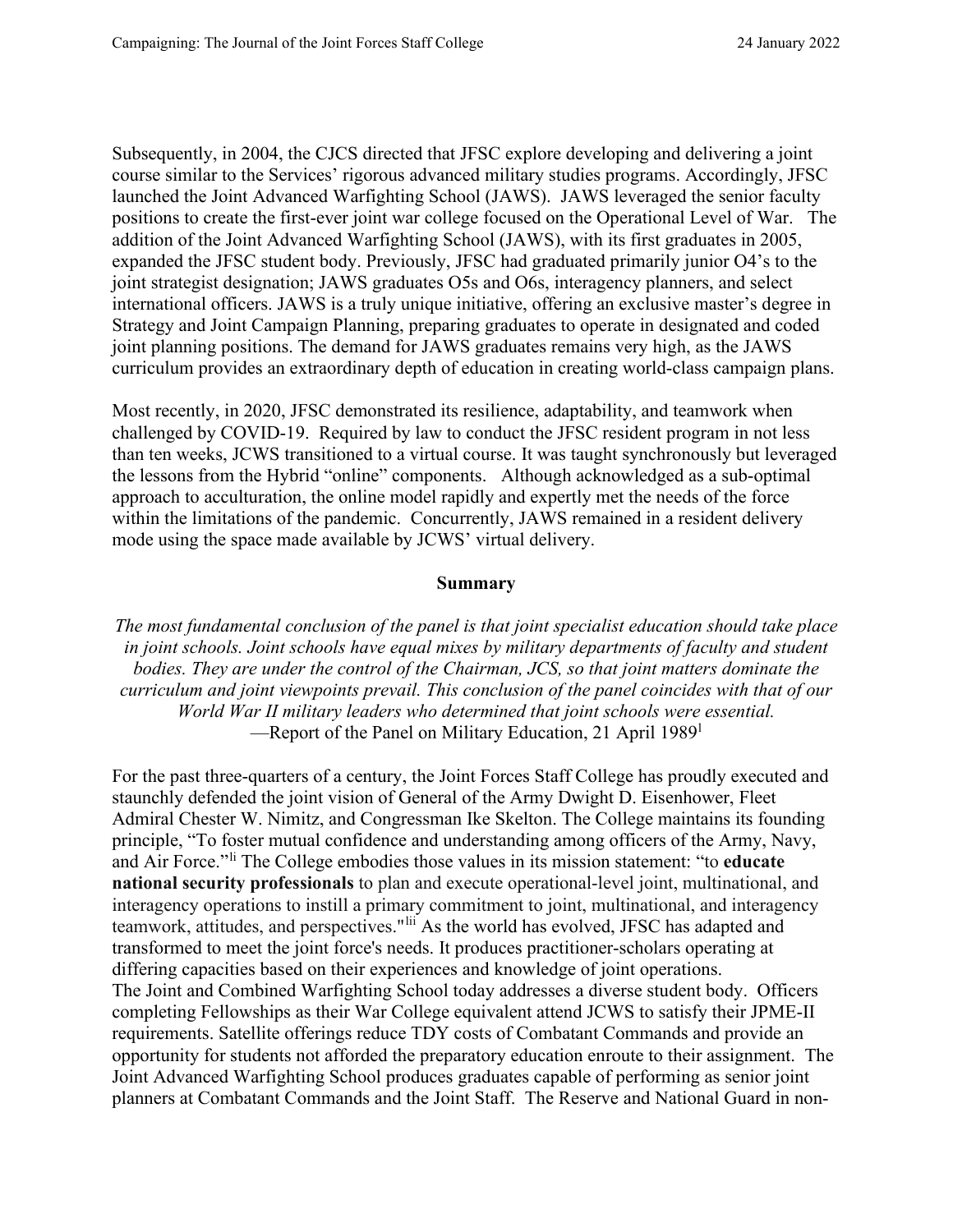active status attend a Hybrid approach tailored to balancing the demands of a civilian career. Finally, the Joint Command, Control, and Information Operations School (JC2IOS) provides specialized courses on cutting-edge concepts and supplements the other JFSC Schools with subject matter expertise.

JFSC seeks to prepare, acculturate, and graduate students who meet the needs of Combatant Commanders and Joint Staffs, yet a problem with getting the right student at the right time persists. While O4s and O5s ideally attend JCWS prior to their first joint assignment, the Joint Chiefs of Staff recent vision statement, *Developing Today's Joint Officers for Tomorrow's Ways of War*, requires better integration of service talent management practices and joint education and promises to get closer to resolving the problem. With the proliferation of additional and often Service-centric programs offering JPME-II, acculturation and mutual confidence, core tenets of successful joint operations, are at risk.<sup>[liii](#page-12-19)</sup> During today's uncertain environment and increased concerns of strategic competition, the commitment to Unified Action of the Joint, Interagency, Intergovernmental, and Multinational (JIIM) community requires strengthening. JFSC remains the most agile, cost-effective, and diverse organization for continued leadership in joint education.

Looking to the future, JFSC continues not only to provide a preponderance of JPME-II graduates annually but also has diversified alumni capable of operating across the spectrum of military operations. Its alumni are prepared to operate in an uncertain future with the most critical of tools: *Teamwork*. There is no doubt that Eisenhower and Nimitz would be proud of and delighted by the College they created. JFSC continues to bring their initial vision to life and serve as insurance that jointness thrives across the force.

*That All May Labor as One!* 

<span id="page-10-0"></span><sup>i</sup> General of the Army Dwight D. Eisenhower, *Opening Exercises Address* (Armed Forces Staff College, February 2, 1948)

<span id="page-10-1"></span>ii Armed Forces Staff College was redesignated Joint Forces Staff College in 2000. Except in usage of direct quotes, JFSC is used in referring to the College.

<span id="page-10-2"></span>iii The Goldwater-Nichols Act established Joint Specialty Officer. The Skelton Panel of 1988 developed the layered approach to Joint Professional Military-Education; Phase I at Service colleges, Phase II at Armed Forces Staff College. Later, JPME Phase III, CAPSTONE, would focus on officers selected for Flag or General Officer.at National Defense University.

<span id="page-10-3"></span>iv JFSC JPME-II programs include: Joint and Combined Warfighting Resident, Hybrid, Satellite, Joint Advanced Warfighting School. Additionally, JCWS offers seminars providing JPME-II tailored to senior officers completing civilian Fellowships in lieu of War College attendance.

<span id="page-10-5"></span><span id="page-10-4"></span><sup>v</sup> General of the Army Dwight D. Eisenhower: *Memorandum to Fleet Admiral Chester W. Nimitz*: April 17, 1946 vi The Joint Board, *Joint Action of the Army and the Navy*: (Washington: Government Printing Office, 1927): 3. Washington DC, 1927. Specifically stated, the Army and Navy operated "Conjointly and in cooperation to defend the territory of the United States against all enemies foreign and domestic." Locher, James R. III, Victory on the Potomac (College Station: Texas A\$M University Press):16. Locher quotes: Davis, Vernon E. *The History of the Joint Staff in World War II: Organization and Development*, Vol I, Origin of the Joint and Combined Chiefs of Staff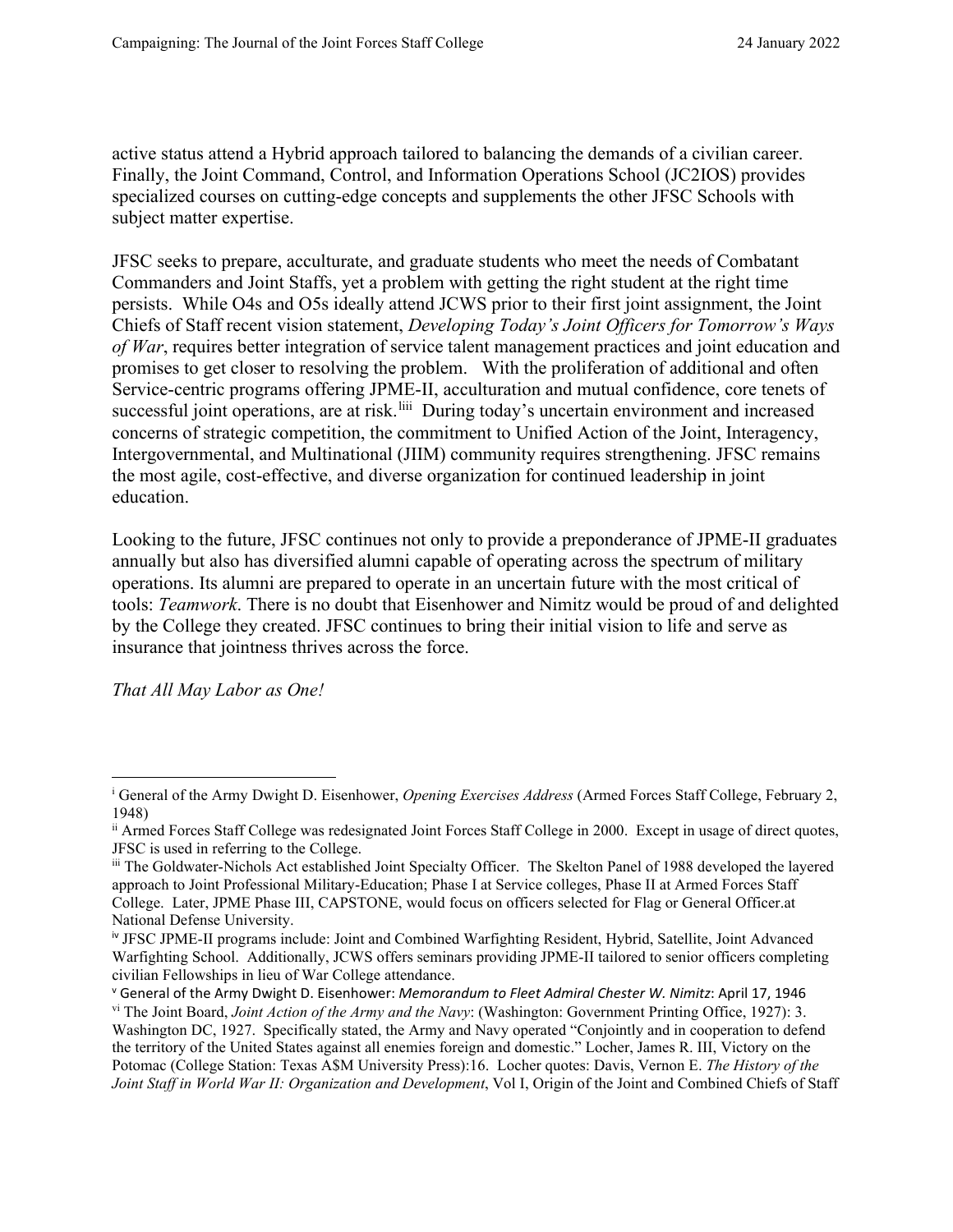(Washington: JCS, 1972) 7. "Army and Navy limited the board to "providing sufficient coordination to allow the two services to continue to operate autonomously in all major essentials".

<span id="page-11-1"></span>viii John Lewis, *George F. Kennan: An American Life* (New York: The Penguin Group, 2011), Kennan's Long Telegram, 22 February 1946, outlined the dangers of the emergent Soviet Union; Joint Committee on the Investigation of the Pearl Harbor Attack. *Investigation of the Pearl Harbor Attack. 79th Cong. 2nd Session* (Washington: Government Printing Office, 1946). This report was similar in relevance to the 9/11 Commission Report. Key findings led directly to the National Security Act of 1947. The directive establishing the Armed Forces Staff College was signed on 18 June 1946.

<span id="page-11-3"></span><sup>x</sup> Armed Forces Staff College. *"To Labor as One"; the First 35 Years, Part 1 the First 25 Years, 1946-1971*. (Armed Forces Staff College: Norfolk, VA) 3. ICAF was later renamed the Eisenhower School and part of the National Defense University (NDU)

<span id="page-11-4"></span> $x$ i Ibid., 4.

<span id="page-11-5"></span> $xii$  Ibid., 5.

<span id="page-11-6"></span> $xiii$  Ibid., 5.

<span id="page-11-7"></span>xiv General Eisenhower. *Opening Remarks* (AFSC, February 2, 1948)

<span id="page-11-8"></span>xv Vice Admiral Harry W. Hill. *AFSC Graduation Address*. (Armed Forces Staff College: Norfolk VA, January 22, 1949). VADM Hill had served as Commandant, Army, Navy Staff College, First Commandant of National War College, and later Superintendent of the Naval Academy.

<span id="page-11-9"></span><sup>xvi</sup> This idea has been paraphrased by many, to include General Eisenhower, in relation to AFSC's objectives. It is originally attributed to Admiral (Ret) James L. Holloway, then Superintendent of the U.S. Naval Academy and speaker at the Opening Ceremony on 3 February 1947. The specific comment was "*You officers of the Navy, Army, and Marine Corps will work together and play together: your wives and children live within the same compound and will come out as friends, with a mutual understanding and mutual customs"*. Armed Forces Staff College. *Opening Exercise Class #1* (Armed Forces Staff College, Norfolk VA, February 3, 1947)

<span id="page-11-11"></span><span id="page-11-10"></span>xvii Armed Forces Staff College. *Part 1 the First 25 Years*. (Armed Forces Staff College, Norfolk, VA). 22. xviii Ibid.

<span id="page-11-12"></span>xix Armed Forces Staff College. *Fifty-Year Commemorative History; 1956-1996* (Armed Forces Staff College, Norfolk, VA). 57.

<span id="page-11-13"></span> $^{\rm xx}$  Ibid.

<span id="page-11-14"></span>xxi Ibid., page 21

<span id="page-11-15"></span>xxii Armed Forces Staff College. Program and Schedule, First Course. (Armed Forces Staff College, Norfolk VA, 1947).

<span id="page-11-16"></span>xxiii In 1959, faculty of AFSC published the Joint and Combined Staff Officer's Guide. The following year, the Joint Staff Officer's Guide was produced by the AFSC. Over the next sixty years a variety of products with similar title and focus has been core to the curriculum at JFSC. In 2010, the product was designated Student Text-1. Budgetary and faculty reductions have driven the decision to discontinue this document.  $xxiv$  Ibid., 61.

<span id="page-11-18"></span><span id="page-11-17"></span>xxv Armed Forces Staff College. *Part 1 the First 25 Years*. (Armed Forces Staff College, Norfolk, VA). 21-22.

<span id="page-11-20"></span><span id="page-11-19"></span>xxvi Armed Forces Staff College, *50h Anniversary History* (Armed Forces Staff College, Norfolk VA). 77. xxvii Ibid., 78.

<span id="page-11-21"></span>xxviii Armed Forces Staff College, *50h Anniversary History* (Armed Forces Staff College, Norfolk VA). 43-45.

<span id="page-11-22"></span>xxix Armed Forces Staff College. *Part 1 the First 25 Years*. (Armed Forces Staff College, Norfolk, VA).33.

<span id="page-11-23"></span>xxx Armed Forces Staff College. *"To Labor as One"; the Final Decade; 1971-1981*. (Armed Forces Staff College: Norfolk, VA). 78.

<span id="page-11-24"></span><sup>xxxi</sup> U.S. Congress Committee on Armed Services House of Representatives. Panel on Military Education. 100<sup>th</sup> Cong, 1st sess. (Washington: Government Printing Office: 1989). 64.

<span id="page-11-25"></span>xxxii U.S. Congress Committee on Armed Services House of Representatives. H.R.3622 Goldwater-Nichols Department of Defense Reorganization Act of 1986. https://www.congress.gov/bill/99th-congress/housebill/3622/text

xxxiii Armed Forces Staff College, *50h Anniversary History* (Armed Forces Staff College, Norfolk VA).70. GNA established the requirement for a 1/3 mix of Air, Land and Sea Service, both in student make-up faculty, ensuring an appropriate ratio to achieve "Acculturation."

<span id="page-11-0"></span>vii Vice Admiral J.L. Hall: *Comments on Joint Operations* (presentation, National War College, May 1, 1951): 8

<span id="page-11-2"></span>ix Army-Navy Journal. *Study Joint Operations.* (Washington, DC, 12 January 1946): 631